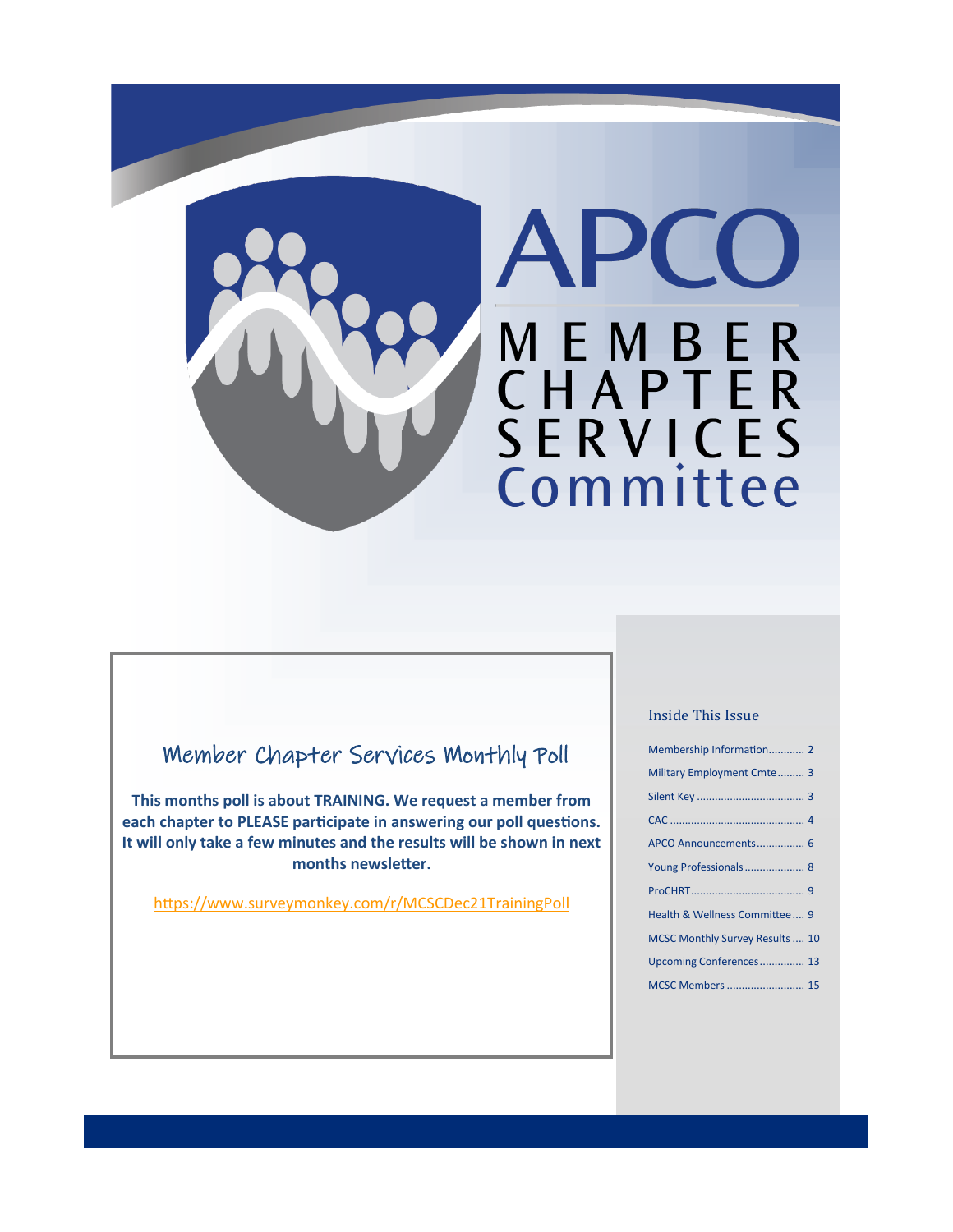Member and Chapter Services Newsletter December 2021



# **Membership Information**

| <b>Member Type</b>                    | 11/1/2020 | 11/1/2021 |
|---------------------------------------|-----------|-----------|
| <b>Associate Members</b>              | 2,602     | 2,705     |
| <b>Full Members</b>                   | 4,592     | 4,545     |
| <b>Full Group Members</b>             | 8,302     | 8,258     |
| <b>Online Group Members</b>           | 19,198    | 19,734    |
| <b>Commercial Members</b>             | 509       | 508       |
| <b>Commercial Group Members</b>       | 219       | 335       |
| <b>Total Number of Members</b>        | 35,422    | 36,085    |
| <b>Total Number of Group Agencies</b> | 1,277     | 1,373     |
| <b>Commercial Groups</b>              | 45        | 56        |



**APCO Membership Renewal**

Your membership will expire on Dec 31st. Log into **myapcointlorg**, click on My Invoices, to print or pay your invoice.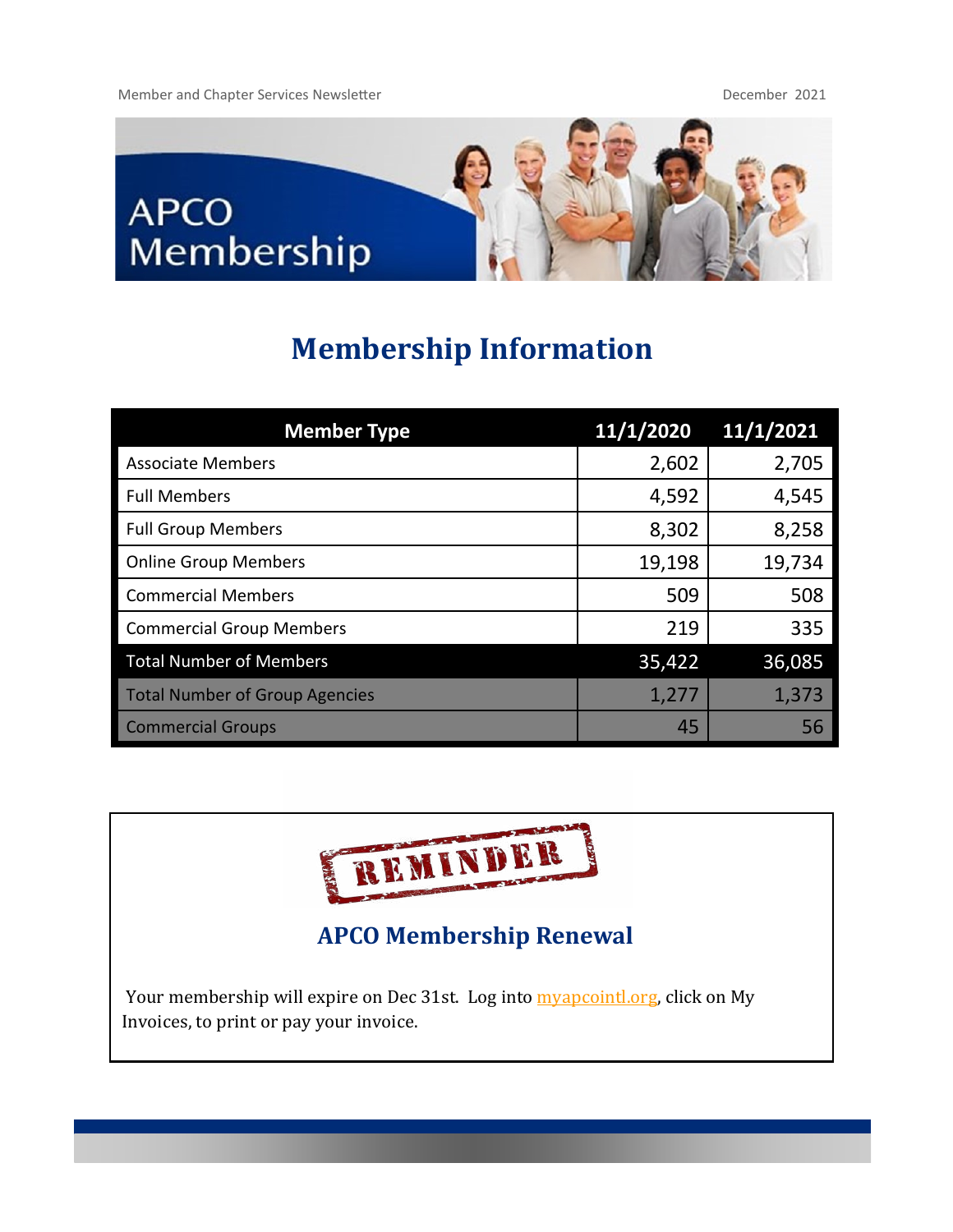### **Military Employment Committee**

The Military Employment Committee was formed with the desire to create options for military veterans and active duty spouses with potential employment opportunities in ECCs. The effort aligns with the Department of Defense legislation to offer programs to employ military spouses and provide portable skills, which may offer a potential partnership for the endeavor. The idea is to offer support to our transitioning military veterans, or family members of active duty military, in gaining employment opportunities as well as help to address the staffing crisis faced by many ECCs across the country.

The Military Employment Committee is hitting the ground running; working on establishing goals and considering all of the challenges that this endeavor may face. The committee will be holding monthly meetings, which may increase in the future when connections are made and as more involvement from ECCs happen. The committee hopes to have objectives in place to help direct their efforts by June 2022.

Based on the Military Committee Task Force recommendations one of the goals will be to create a "Military 101 Guide for ECCs." This guide will assist ECCs with how to engage a military base and how to recruit members under the guidelines of military rules and restrictions successfully.

One of the challenges the committee hopes to address is the realization that the talent recruited may be subject to limited availability due to duty assignments and moving between bases. ECCs will need to go into the endeavor with eyes wide open, understanding that while they are putting in time to give portable skills to a military member, other agencies will be doing the same. Working together they will be creating resources that others can benefit from and that they will someday potentially receive the same in return.

A few questions the committee will be addressing are: How do ECCs participate? What special considerations need to be given? Lateral hiring, pay based on experience, are there union considerations? Will there be training differences necessary based on applicants military background? And much more.

ECCs looking for more information, or APCO Members that have ideas to share can find contact information and resources through PSConnect in the Military Employment Committee Community and through PSConnect can reach out to the Chair, Michael Brewer.

### **Silent Key**

Mark Pallens *Nevada Chapter*

For more information about Mark, please click on the link below. [https://psc.apcointl.org/2021/10/29/silent](%20%20%20%20%20%20%20%20%20%20%20%20%20%20%20%20%20%20%20%20%20%20%20%20%20%20%20%20%20%20%20%20%20%20%20%20%20%20%20%20%20https:/psc.apcointl.org/2021/10/29/silent-key-mark-david-pallans/%20%20%20%20%20%20%20%20%20%20%20%20%20%20%20%20%20%20%20%20%20%20%20%2)-key-mark-david-pallans/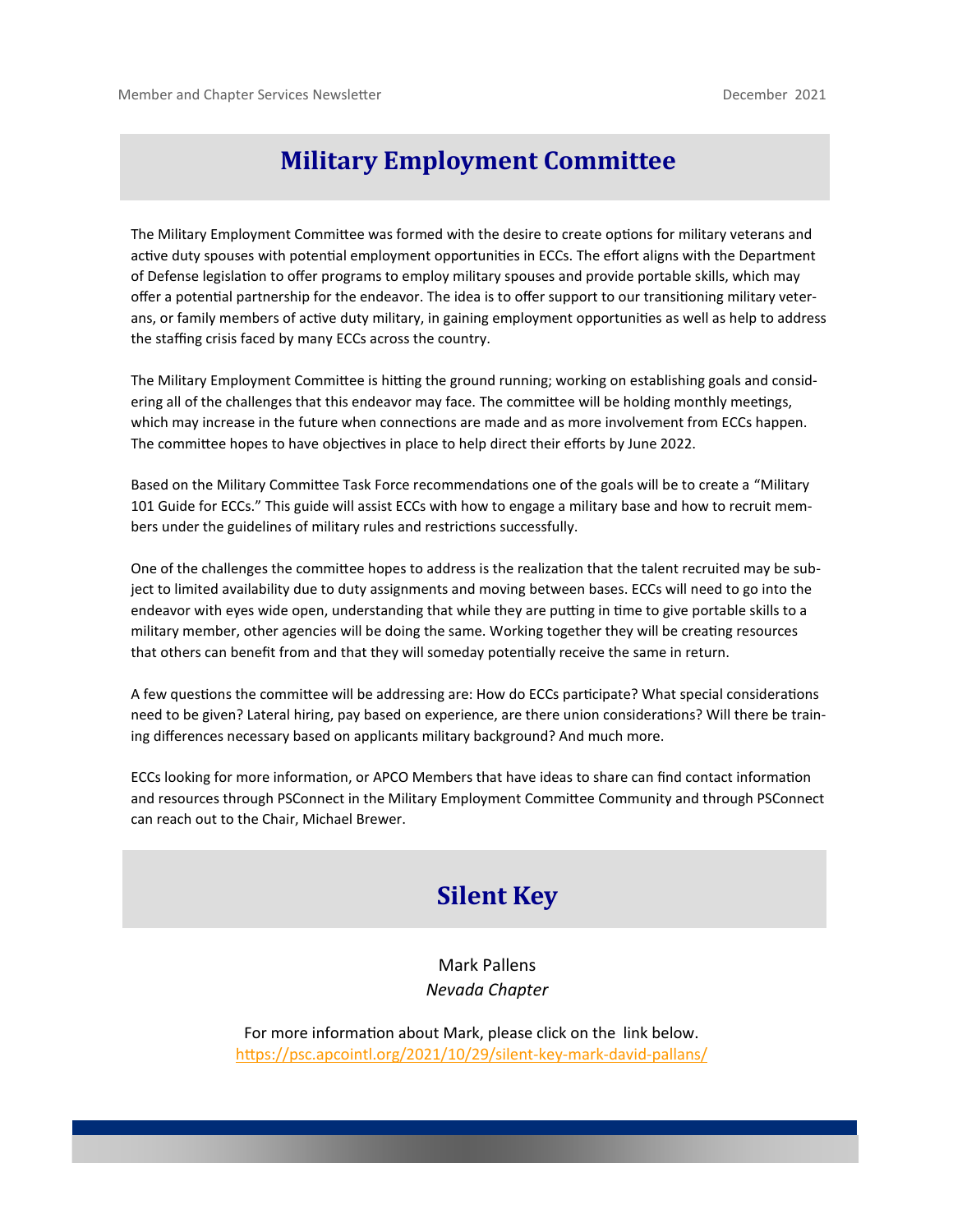### **Commercial Corner**

#### Commercial Member Partners – A Chapter Leader's Perspective

Reflecting back on 2020, while it may have rocked us to the core, it taught us so much more. Our Awards Committee learned this as we questioned how to celebrate all chapter members, while finding the answer in partners that are sometimes overlooked.

I was the 2020 Awards Committee Chair for the Atlantic Chapter. Our committee was faced with figuring out the chapter awards which would be presented at our conference in the fall. The year had been exhausting for everyone and the last thing on anyone's mind was a fall conference. We were all just trying to hold it together in our agencies and keep everyone safe and healthy. We decided that since we were in the middle of a pandemic, which made it a special kind of year, we were going to respond in a special kind of way and celebrate all Atlantic Chapter Members at our conference with one award for distinguished service. Their dedication, pride, honor, and strength was truly admirable. While we were hard at work trying to figure out how we were going to do this, and where the money was going to come from, we had to cancel our conference.

Instead of giving up the idea, it made us want to work harder to make sure it happened. 2020 had changed our lives, plans, and jobs greatly without advance notice and this was no exception. The hard work being done by all of our members is why we had announced that we were going to be celebrating all members, and that didn't change. Although the pandemic took our conference, it could not take the pride we have for the strength and dedication of our members. We had decided to come up with a special challenge coin since our chapter did not have one. This pandemic had certainly been a challenge and our members deserved something special. We felt that this was the perfect gift for our members but after doing some research on how much the project would cost, there was no way we could afford it. We had over 4,000 members and sending a challenge coin award to all members would have cost us over \$20,000. That was a lot more than the personal donations a few of us came up with to pay for the original idea.

Motorola's expression "In the moments that matter" came to my mind. I am so grateful that it did, because I couldn't think of a moment that mattered more at that time. Celebrating our members by sending them the gift of taking a moment for themselves to receive the award, and to reflect on the courage and strength they carried out throughout the pandemic…that moment mattered!

I called Joe Grube, an Area Sales Manager for Motorola Solutions, and explained the idea to him. Without hesitation Joe, being a proud Atlantic Chapter member for almost 20 years, was on board. He wanted us to know that he saw what our members were dealing with every day and wanted them to know that Motorola Solutions would be honored to stand by our side and celebrate our members. That conversation gave me the confidence that this was going to work. Since my first call went well, I reached out to Tim Hale, Client Executive at Tyler Technologies. He was just as quick to let me know that Tyler Technologies would be happy to stand with us and celebrate our members, knowing the hardships this pandemic had brought to us.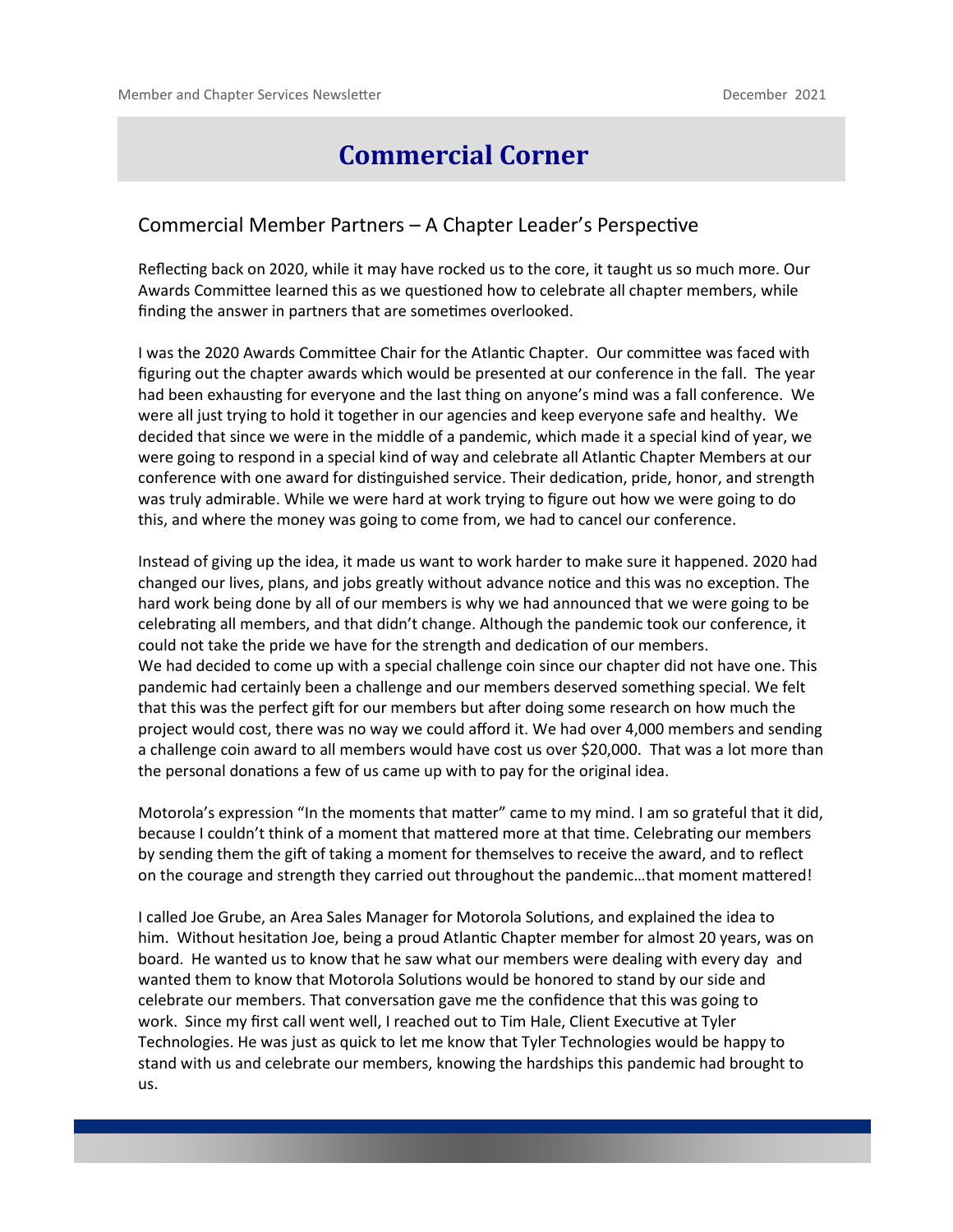### **Comercial Corner (continued)**

I brought the good news back to our Awards committee and several of us got busy reaching out to other Commercial Partners. In no time we had the money we needed to purchase the coins and send them out to over 4,000 members! We were beyond grateful and appreciative that they wanted to be a part of this celebration and make sure that it happened.

Our Awards committee worked hard, my living room looked like a post office for a month, and we were able to get an award out to every one of our members. With the few leftover coins we had, due to open positions at agencies, we were able to sell the coins and donate the money to the Sunshine Fund.

Our celebration was held virtually through our website and PSConnect, where we shared pictures of members receiving their awards. Members shared kind, positive words of support and appreciation for each other, which created a stronger bond and sense of belonging. For several months after, we continued to hear what a powerful impact the awards had on our members. This could not have been accomplished if it were not for the support from our Commercial Partners.

I will always be so very thankful to Motorola Solutions, Tyler Technologies, L3Harris, RapidSOS, 911eye, OnSolve/Code Red, Rave/Smart 911, Burlington Communications, and Police Legal Sciences. They stepped up without hesitation at the chance to stand by our side and to make sure this celebration took place. They came through for us and really changed the Commercial Partnership perspective for me and many others. Our Commercial Partners are not just there for sponsorships at conferences or when we need to buy new software, services, etc. They are there, for us and with us, standing side by side working for Public Safety. I encourage all chapters to build stronger relationships with your Commercial Partners. We truly are all in this together and building better relationships will make us all stronger.

Submitted by: Tammy DeWolf (Wright) President Elect Atlantic Chapter APCO

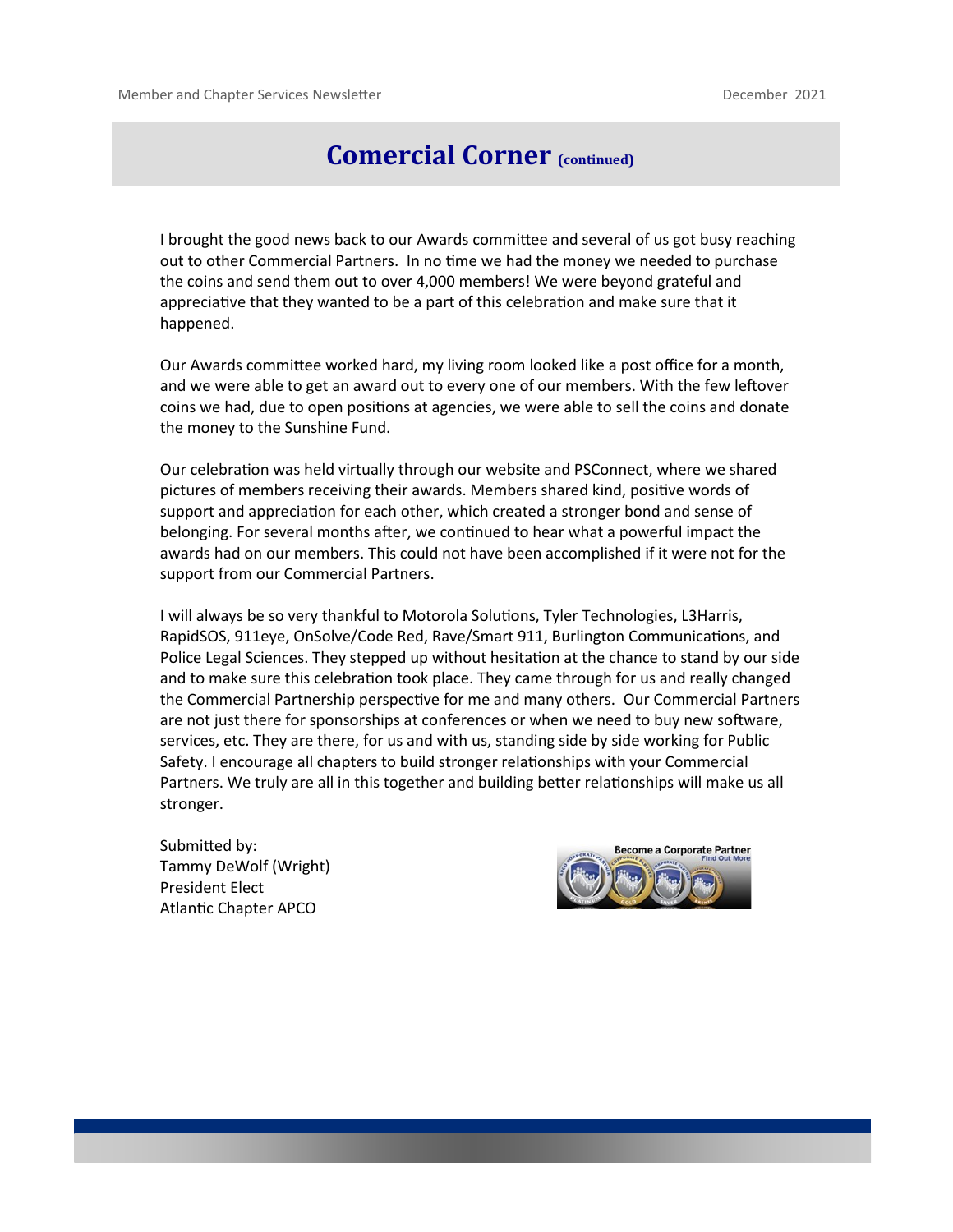### **APCO Announcements**



Did you miss out on the virtual [APCO Emerging Technology Forum?](https://techforum.apcointl.org/) Here's your chance to still receive vital education. We are offering all sessions on-demand so you can receive the most up-to-date industry content from 29 expert speakers and earn 12 CEU credits at the same time. [LEARN MORE](https://apconetforum.org/eweb/DynamicPage.aspx?Site=myapco&WebKey=6b8f8b88-69bf-4852-bba5-a5160f16d011)

#### **New Topics Added to APCO Illuminations**

Additional topics for 2022 have been added for all three tracks of APCO Illuminations—EMD, CTO and the general track. An annual subscription can earn up to 12 CDEs. [LEARN MORE](https://www.apcointl.org/training/continuing-dispatch-education/illuminations-cde-program/)

#### **Cybersecurity Training for ECCs**

Cybersecurity Fundamentals for the ECC is a one-day course in the APCO Virtual Classroom. Training will include the anatomy of a cyberattack, signs of an ongoing cyberattack and mitigation techniques. Worth 8 CDEs. Register now for an upcoming 2022 class: [January 11 o](https://apconetforum.org/eweb/DynamicPage.aspx?webcode=EventInfo&Reg_evt_key=EDC5F5E9-F6E2-4FE3-9697-5E315FDA4179)r [February 9.](https://apconetforum.org/eweb/DynamicPage.aspx?webcode=EventInfo&Reg_evt_key=30B76D17-7044-456A-980B-2FFBCA0EF3D3)



#### **Call for Speakers**

The [APCO 2022 C](https://www.apco2022.org/)all for Speakers invites industry associates, business professionals and educators to [submit a proposal t](https://www.apco2022.org/education/call-for-speakers/)o be considered for a presentation within our professional development program. The deadline to submit is **December 17...** [SUBMIT A PROPOSAL](https://www.apco2022.org/education/call-for-speakers/)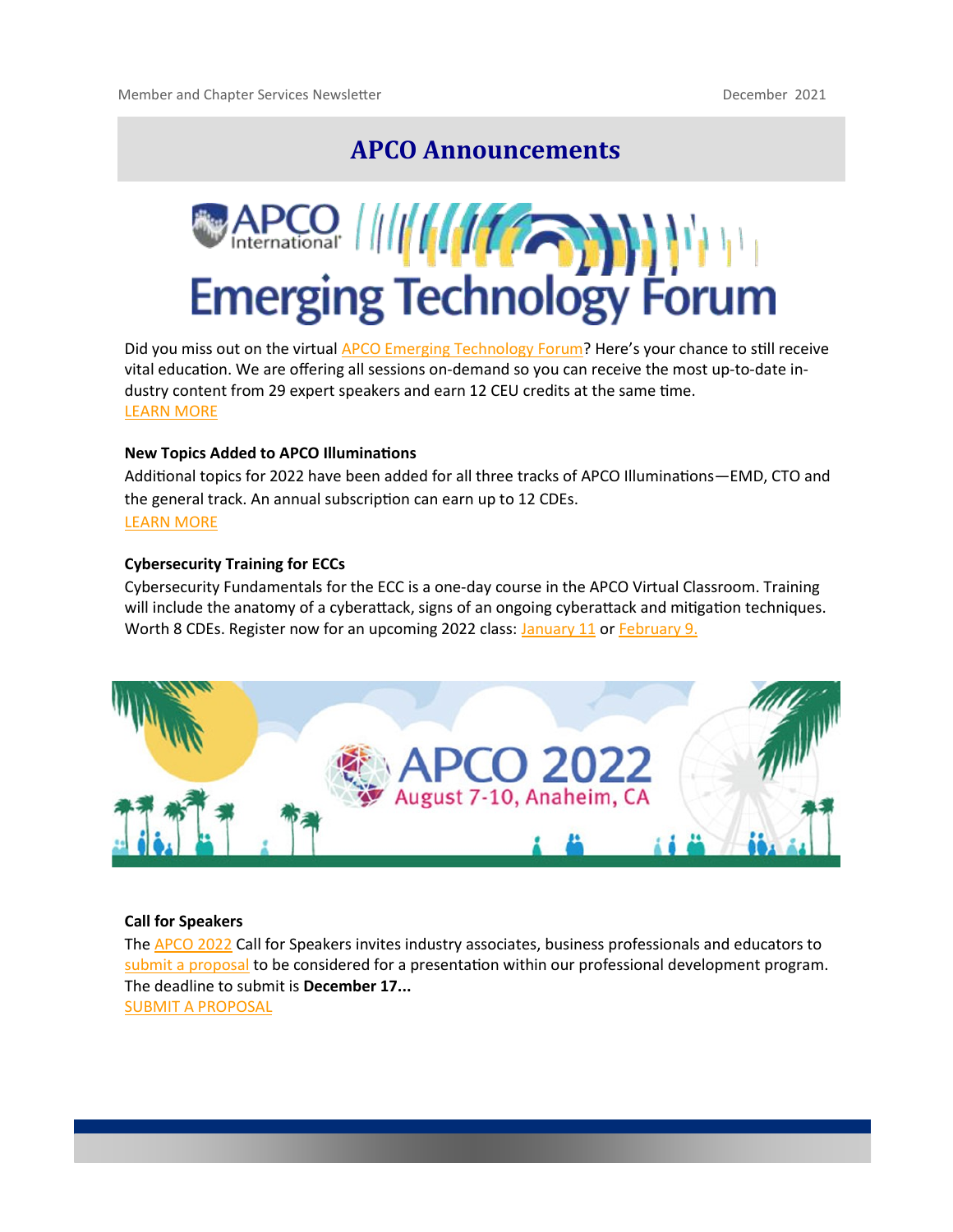### **APCO Announcements (continued)**

#### **APCO 2023 Host Conference Committee Chair Nominations**

The Conference & Exposition Committee (CEC) is seeking a Host Committee Chairperson for APCO 2023, taking place August 6-9 in Nashville, Tennessee. For complete information on nomination requirements, please contact the CEC Chair, Kim D. Ostin, at [kostin594@gmail.com.](mailto:kostin594@gmail.com) The deadline to submit your completed nomination packet is **December 1**.

#### **APCO is [seeking comments](https://www.apcointl.org/services/standards/standards-review-comment/) for the following candidate standards:**

- American National Standard (ANS) for Public Safety Telecommunicators When Responding to Calls of Missing, Abducted and/or Sexually Exploited Children (deadline to comment is November 22).
- Candidate Standard for Core Competencies and Minimum Training Standards for Public Safety Communications Technician (deadline to comment is December 13).
- Candid Standard for Core Competencies and Minimum Training Standards for Public Safety Communications Managers/Director (deadline to comment is December 20).

We need producers of public safety communications equipment, products, processes, systems and services to help in the development of APCO American National Standards. If you are interested in joining, please [complete this survey](http://www.mmsend57.com/link.cfm?r=EmamKDvxZyk7kFcv90YByA~~&pe=6yhYjSgPJWSyD5oYkHiQS6kXW5AZn_RMslazcI6mXZlGzV6uZcdhwo-q9ZLfB4S8zpoV0rb7G6HNKASm0RHodg~~&t=02SV-wW0eyjdUbCQE3KFxw~~)

#### **4.9 GHz Licensing Freeze**

The FCC has partially lifted the freeze on 4.9 GHz licensing. Applicants that already have a geographical license or fixed P2P licenses can now add additional sites as long as they remain within their geographical area. Frequency coordination is not required for licensing P2P sites in 4.9 GHz but applicants are expected to research the frequencies they assign to their fixed sites. APCO can create and process applications for any entity that does not want to file on the FCC's ULS, a minimal processing fee will apply.

The eligibility requirements are:

- Applications filed by incumbent 4.9 GHz licensees to modify existing licenses in the 4.9 GHz band, whether for permanent fixed sites or geographic areas.
- Applications filed by incumbent 4.9 GHz licensees for new permanent fixed site operations located within their licensed service areas.

#### [LEARN MORE](https://www.apcointl.org/services/radio-frequency-management/)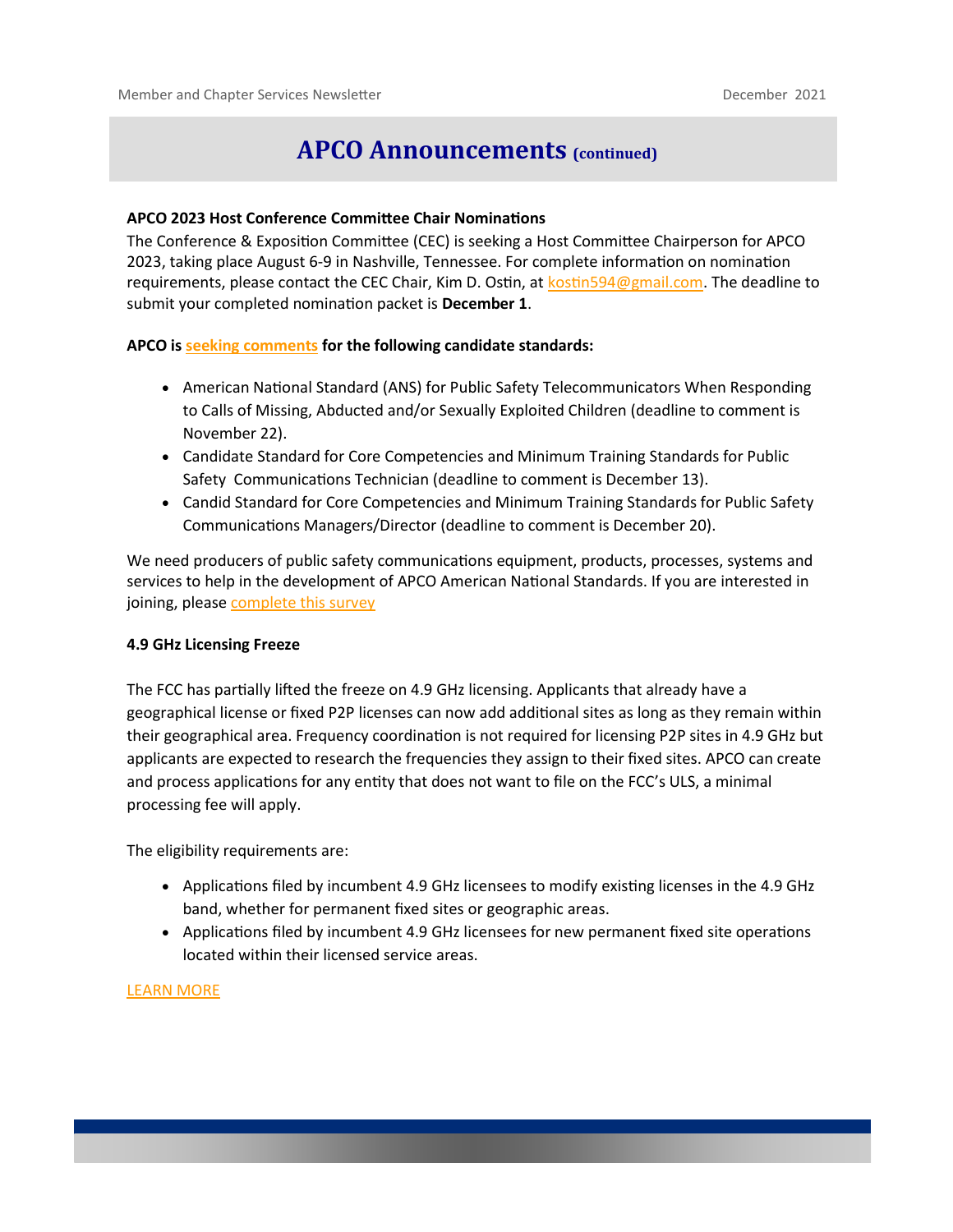### **APCO Announcements (continued)**

#### **November/December PSC Magazine Now Available**

The latest edition of PSC Magazine is now available. Check out these featured stories and more:

- Lessons Learned From the Nashville Christmas Day Bombing
- Keys to Handling a Mass Shooting as a Public Safety Telecommunicator
- Living in a Fault Zone & Quiz (1 CDE)
- Civil Unrest How Do You Deal With It in the ECC? & Quiz (1 CDE)

#### [READ IT NOW](https://www.pscmagazine-digital.com/pscs/0621_november_december_2021/MobilePagedArticle.action?articleId=1735800#articleId1735800)

### **Young Professionals**

The Young Professionals Committee is seeking nominations for our next Young Professionals quarterly interview in the APCO Enews. If you know someone 35 and younger that stands out from the rest in your organization please fill out the nomination form in the link below.

[https://www.apcointl.org/community/committees/young](https://www.apcointl.org/community/committees/young-professionals-spotlight/)-professionals-spotlight/

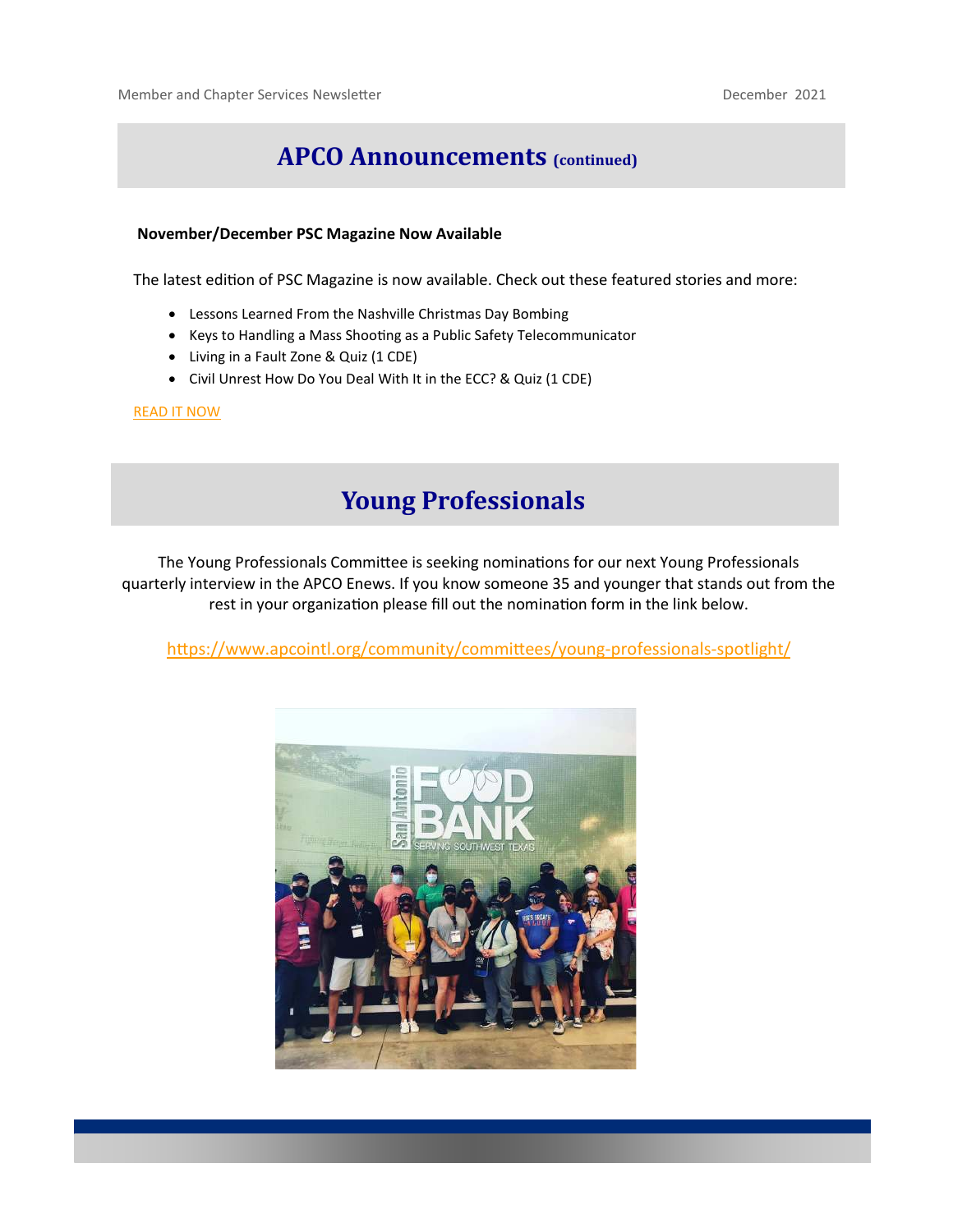## **ProCHRT Toolbox**

Have you ever noticed questions circulating on PSConnect? Have you remembered seeing a thread and wanted to go back to review the replies because the topic is now a salient issue in your center? The ProCHRT Toolbox was created to store topics important to public safety communications: Health and Wellness, Personnel and Recognition, Public Education and Media Relations, and Public Safety Communications Resources. Each of these categories is loaded with subtopics and resources.

 The ProCHRT Toolbox has been renamed to the **Human Resources Toolbox**. Many outdated links have been removed and new content has, and will continue, to be added over the next few months.

Within the Toolbox, Legislative Affairs will be retuning with a new name and a new focus. All APCO chapters will be able to share filed or recently passed legislation from their respective states. This will serve as a valuable resource to copy what other states have done or are attempting to do. And perhaps, more important, to provide some early warning to other states about legislation that may be of detriment to public safety communications.

Check out the new **Human Resources Toolbox**. If you see something that piques your interest but would like to see more detail, or you have more information you would like to share, reach out to APCO ProCHRT and we will make it happen!



## **Health & Wellness Committee**

Everything can seem overwhelming when we're stressed. When this happens, we have to take a moment to focus on the present. It helps to take a minute or two to count your breathing and focus solely on it. For example, count 1 when you breathe in, and count 2 when you breathe out. You will continue this method until you reach 10. It will resemble 1,2; 3,4; 5,6; 7,8; 9,10. Once you reach 10, you will start over at 1. If your mind starts to wonder away during the counting, it's ok. You will simply allow the thought to come in, and leave. Then, you will refocus on your breathing and being present. The best part? This simple trick can be done anywhere, and can vary in time!

By: Megan Etheridge, Health & Wellness Committee member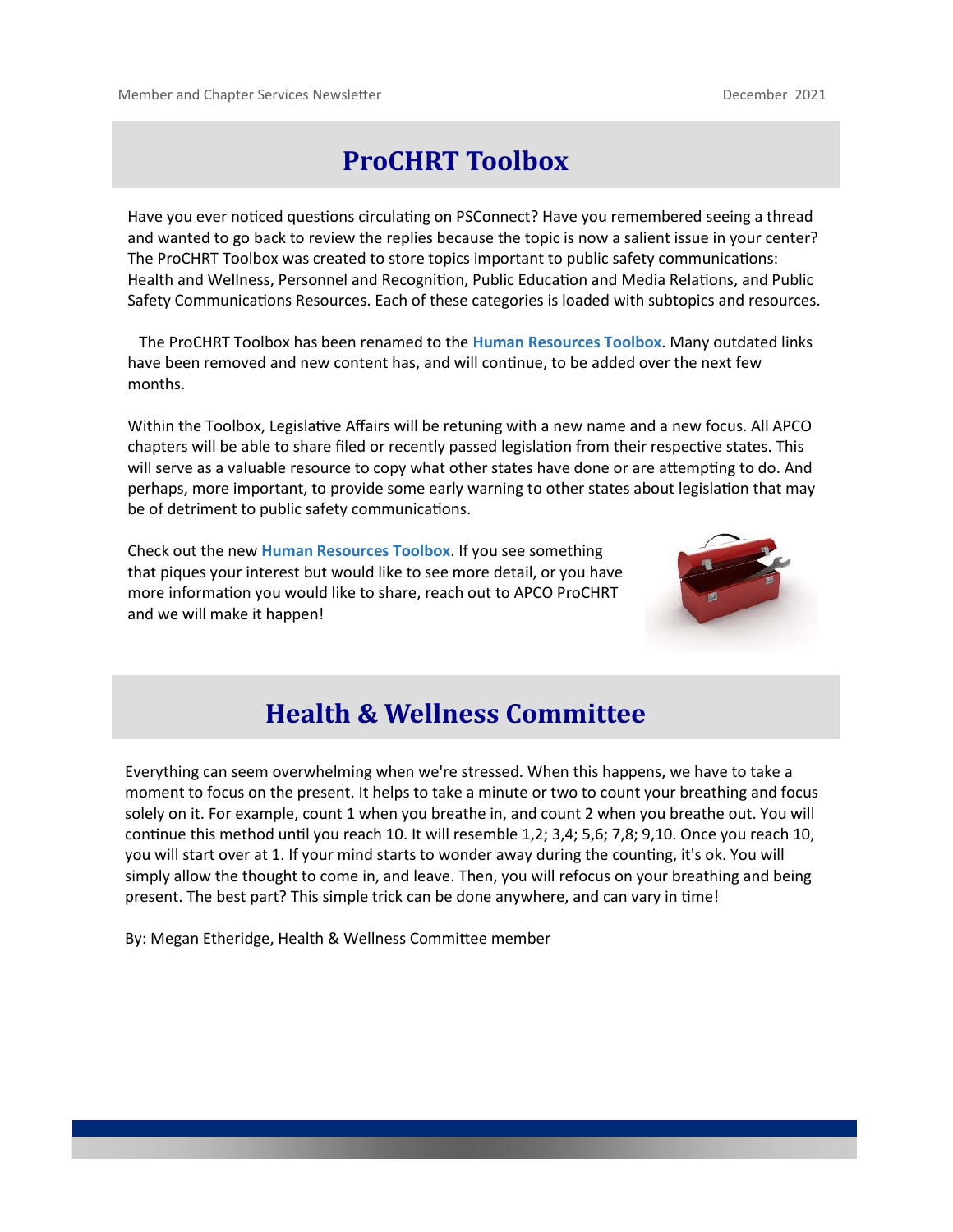### **MCSC Monthly Survey Results**

For the October Member nd Chapter Services Committee Survey, we dove in to the topic of commercial membership/partners. We had 9 Chapters respond with information to help all Chapters with involving their commercial members/partners. Please take a few minutes and review our survey results.

Number of responding Chapters: 9

NC Missouri Colorado CPRA Georgia Michigan Washington Wyoming Illinois

Do you have a Corporate Sponsor/Partner Program set up for your vendors? (or something similar?)



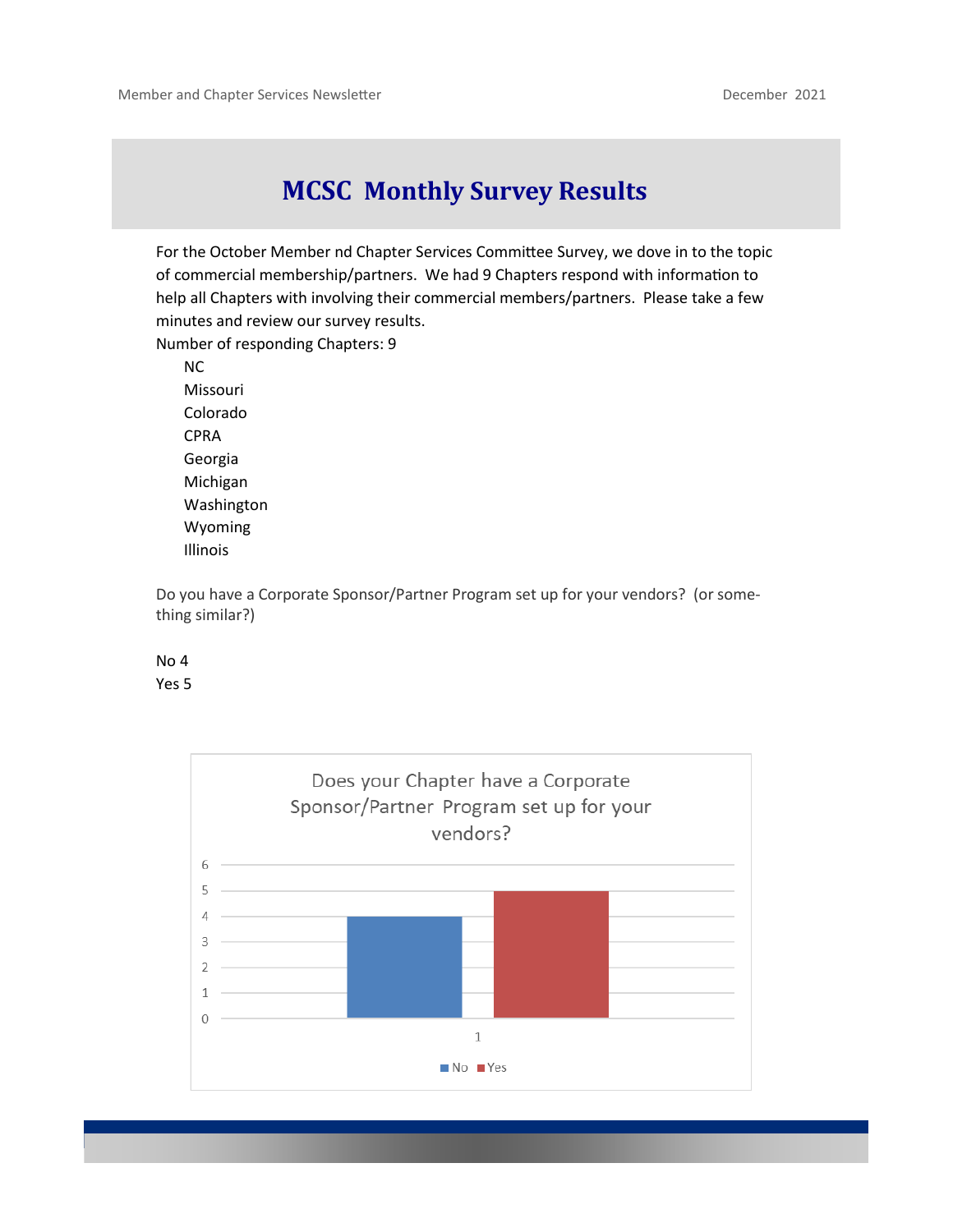## **MCSC Monthly Survey Results (continued)**

Do you have a CCAM? (Chapter Commercial Advisory Member)

No 0 Yes 9

Is your CCAM a member of your Chapter Board?

No 0 Yes 9

What benefits do your commercial members enjoy?



What benefits do your Corporate/Sponsor Partners receive?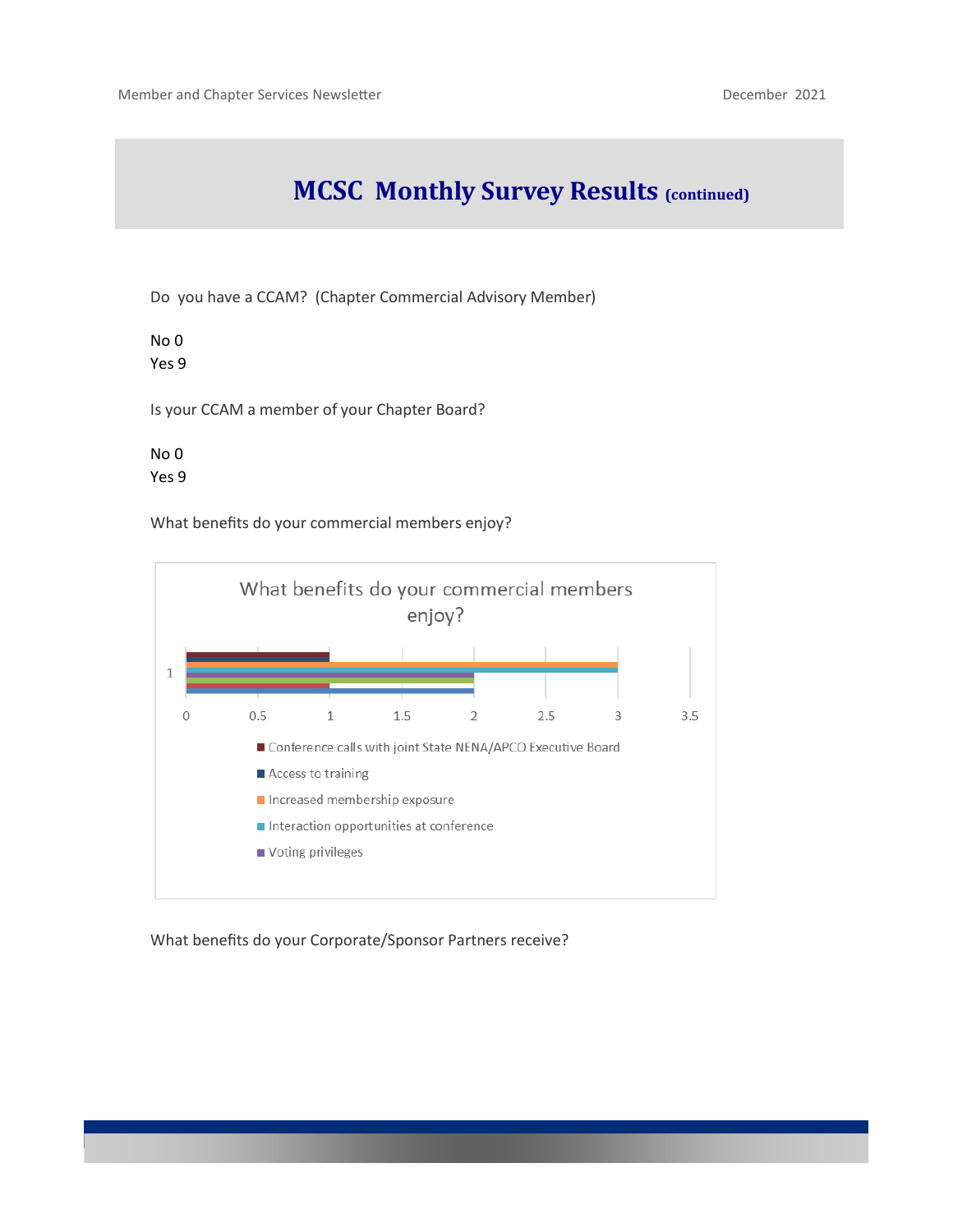## **MCSC Monthly Survey Results (continued)**



What role do CCAMs serve on your Chapter Board?

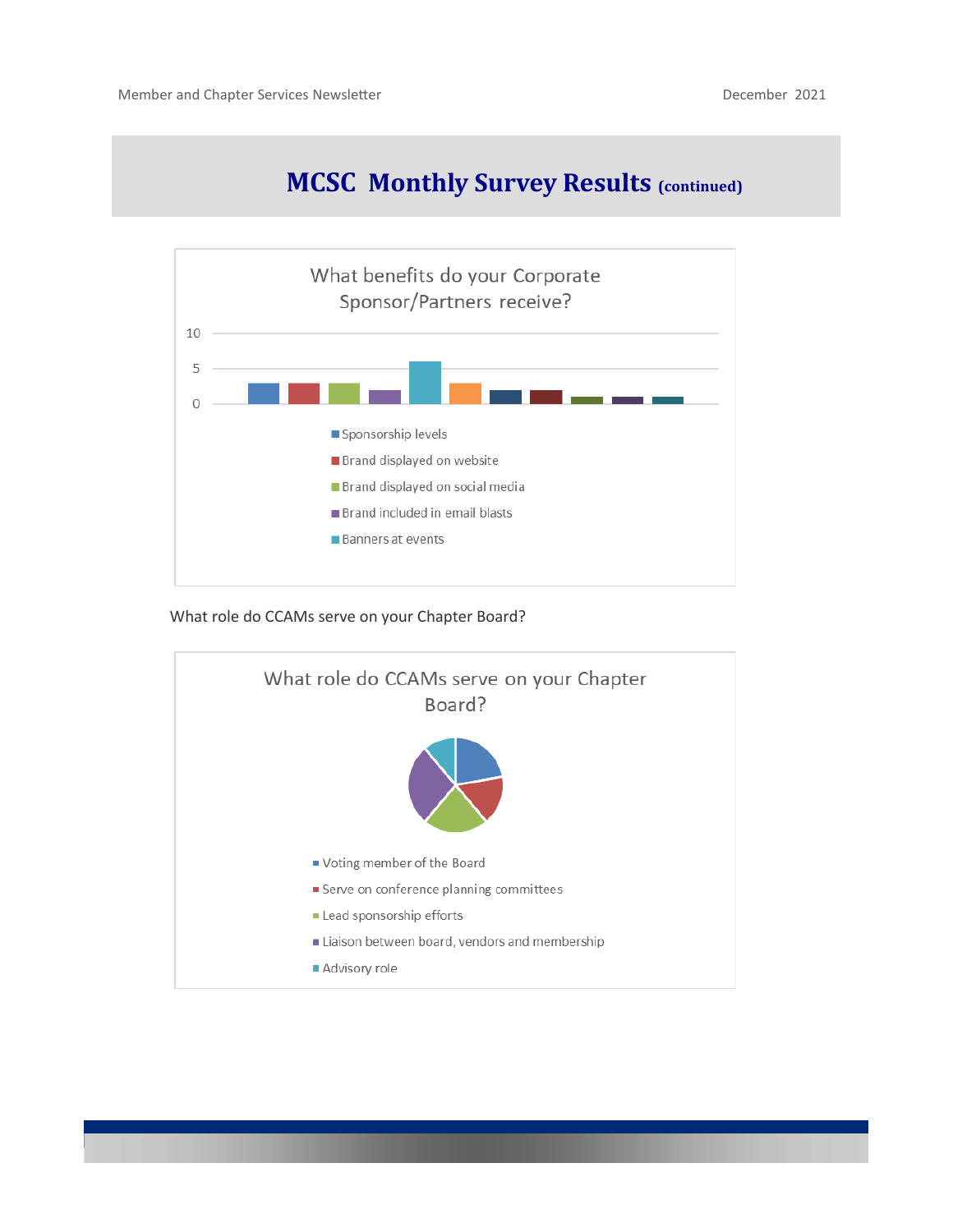# **Upcoming Conferences**



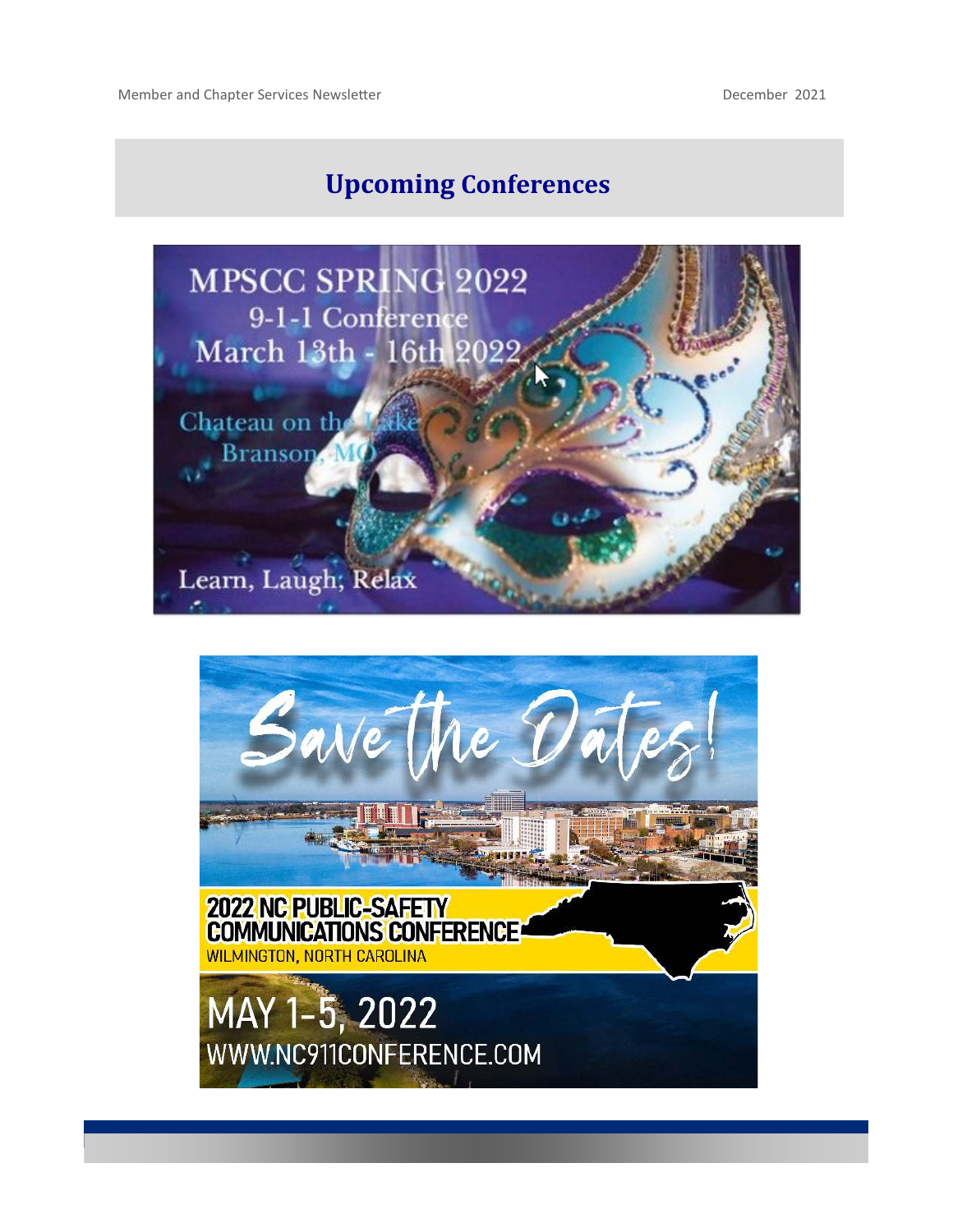## **Upcoming Conferences (continued)**



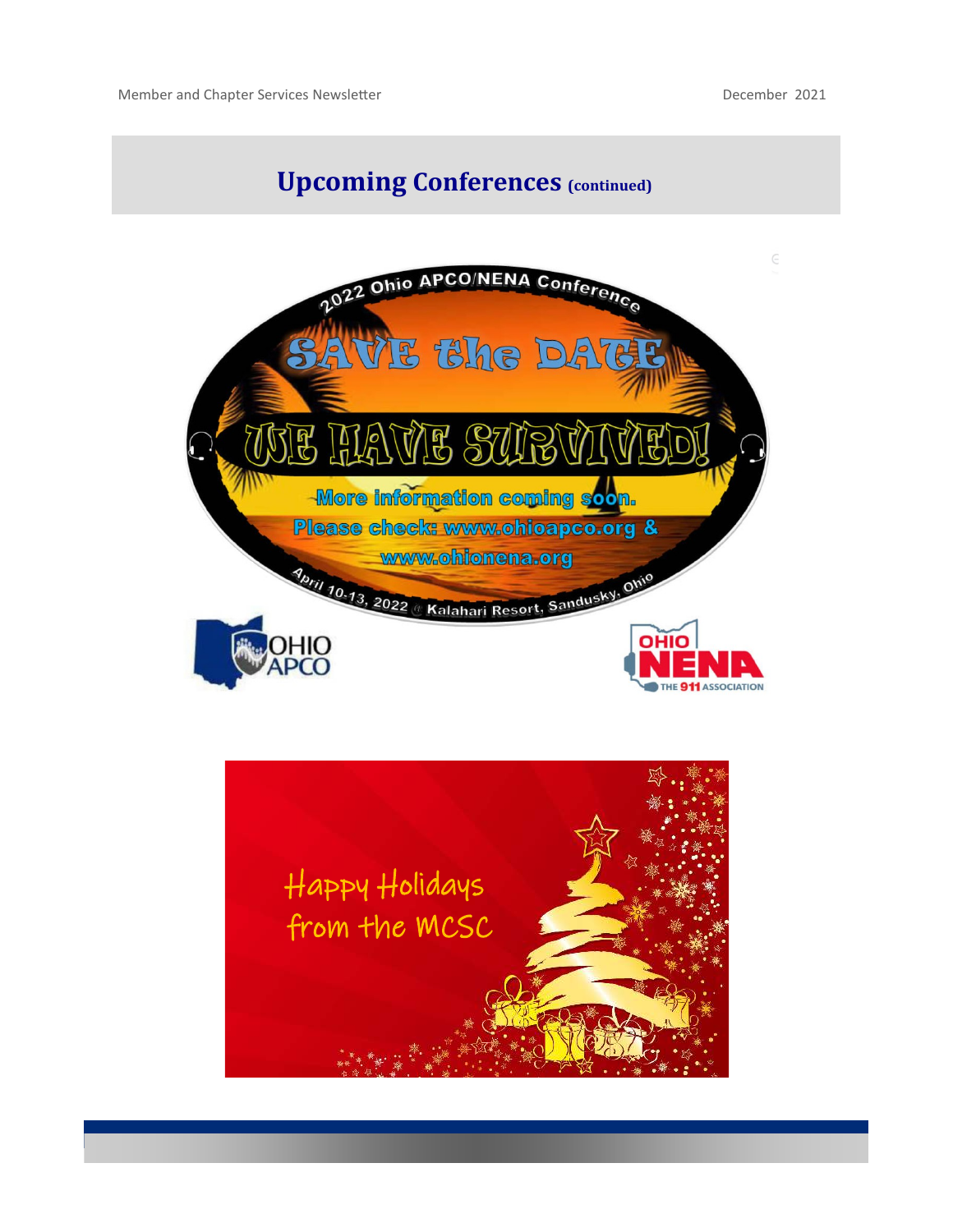### CHAPTER MEMBER SERVICES COMMITTEE MEMBERS

| <b>NAME</b>                   | <b>CHAPTER ASSIGNMENT</b>    | <b>EMAIL ADDRESS</b>              |  |
|-------------------------------|------------------------------|-----------------------------------|--|
| LaToya Marz, RPL              | Chair                        | Imarz@tri-com911.org              |  |
| Rebekah Burkhardt             | Vice-Chair/Committee Contact | rburkhardt@prinevillepd.org       |  |
| Angela S. Clayton             | Arkansas                     | angelasclayton@aol.com            |  |
| Adriana Spirescu              | CPRA, No. California         | ASpirescu@ocsd.org                |  |
| Catherine M. Raley, RPL       | Colorado                     | craley@arapahoegov.com            |  |
| Celeste Anne Baldino          | Virginia                     | cbaldino@albemarle.org            |  |
| Charles E. Venske             | Minnesota                    | charles.venske@hennepin.us        |  |
| <b>Christine Moore</b>        | Missouri                     | christine.moore@greensboro-nc.gov |  |
| Darius Tremayne Brown         | Louisiana                    | Darius.Brown@opcdla.gov           |  |
| Elizabeth M. Phillips         | Nebraska                     | lphillips@ku.edu                  |  |
| Felicia Taylor                | Florida, South Dakota        | ftaylor@cityofpuntagordafl.com    |  |
| Gregory D. Putnam             | Atlantic                     | gregputnam@derrynh.org            |  |
| <b>Heather Barnes</b>         | Texas                        | heather.barnes@csec.texas.gov     |  |
| <b>Herman Andrew Weiss</b>    | Nevada, Utah                 | herman.weiss@chowan.nc.gov        |  |
| Jared William Pelham          | Tennessee                    | pelham_j@hc911.org                |  |
| Jason Matthew Jeffares        | Iowa, Pennsylvania           | jmattj911@gmail.com               |  |
| Jeryl Lynn Anderson, RPL, CPE | North Carolina               | janderson@orangecountync.gov      |  |
| Jonathan L. Jones             | Georgia                      | Jonathan.Jones@gema.ga.gov        |  |
| Josh Benfield                 | Alaska, Pacific              | jbenfield@caswellnc.us            |  |
| Joshua Michaelis              | Mississippi                  | jmichaelis@ricecounty911.com      |  |
| Kristy Larkin                 | Caribbean, Saudi Arabia      | Kristylarkin@ongov.net            |  |
| Laramie J. Scott              | Kentucky                     | ljscott224@gmail.com              |  |
| Lashundresia Curtis           | Idaho, Oregon                | lashundresia.curtis@tccd.edu      |  |
| Linda Dennette Lilly          | Michigan                     | lillyld@wfu.edu                   |  |
| Mary Sue Robey, RPL           | Newsletter Editor            | marysuer@valleycom.org            |  |
| Michael A. Newsome            | Montana                      | Mchael.Newsome@fultoncountyga.gov |  |